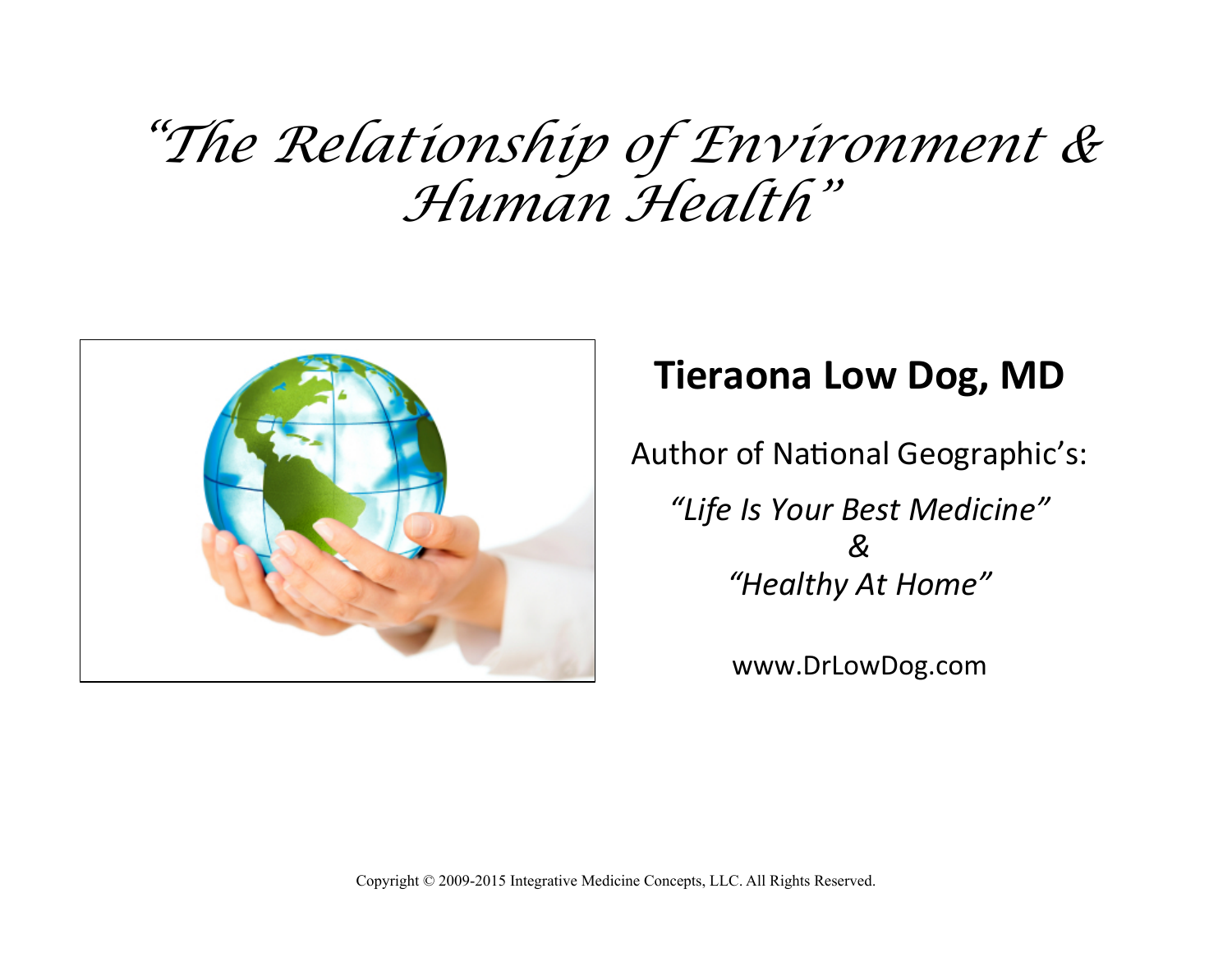

*"The Relationship of Environment & Human Health"*

## *Description:*

"The Relationship of Environment and Human health looks at how our environment influences human health and disease. Including both the direct pathological effects of chemicals, radiation and some biological agents on human health with the psychological, social, and physical (where we live and work) effects on our wellbeing."